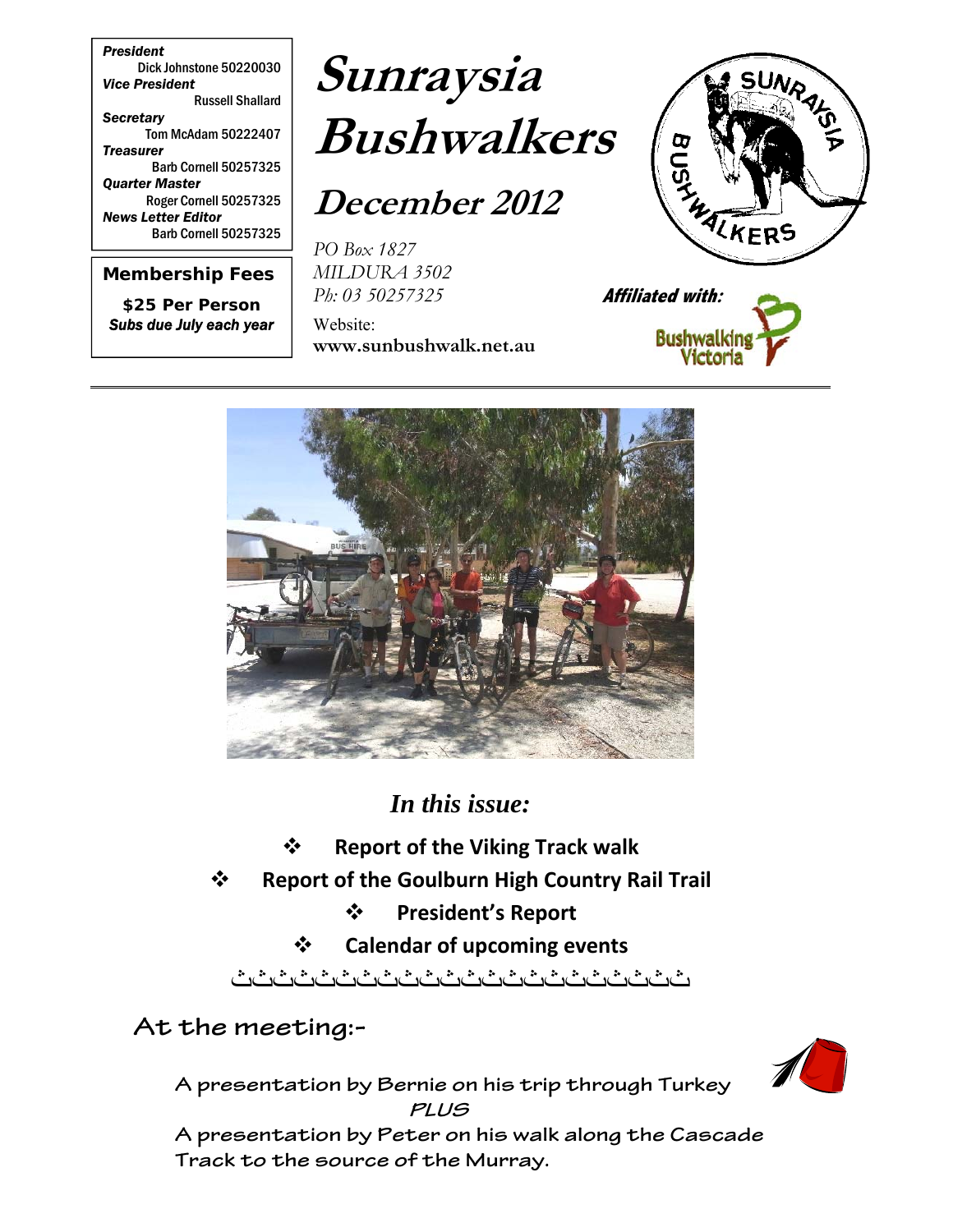### **THE VIKING CIRCUIT, 27 Oct – 3 Nov 2012**



**W**OW, What a rugged hike! Deep into the Viking Wilderness Zone of Victoria's Alpine National Park, we have had a walk of some mention, cutting through Wet Forests of the Eastern Highlands as well as Snowgum Woodland, Heathland and Alpine Grassland of the Snowfields. Situated 50km ESE of Mansfield, our Viking Circuit hike took in some iconic locations of Victoria's high country and pushed us to physical limits.

 Beginning at Refrigerator Gap due to seasonal road closures, we set out more-or-less eastward as excited and expectant as any group. It would be a day and a half hike just to reach the beginning point on the Viking Circuit. The immediate ascent of day one was a fair jolt to the system as well as a foretaste of what we had come for – eight days of tough rugged walking. The Bluff was our first conquest and set the altitudinal scene at 1726m.



 We eased into the rest of the day completing an acceptable first-day

distance of 5km to camp outside Bluff Hut. Bluff Hut is a very large, completely restored mountain hut clad with iron. Its site for a campfire as well as the numerous friendly weekend campers was welcoming.

Day two's 16km took us further eastward over Mt Lovick, past Lovick's Hut (a virtual clone of Bluff Hut) and on to a short stretch of the Australian Alpine Walking Track. This leg took us over Mt Magdala, past a number of rock formations that could all reasonably be named Hells Window and on to the peak of Mt Howitt, which provided one of a number of notable wildlife experiences. Here we observed about a dozen black and brown butterflies all hill-topping together, spiralling and flying so fast as to take on the appearance of fighter planes. Occasionally some would peel off to rest for a few moments only to rejoin the fun (is that a fair adjective for butterflies?). Over night saw us camped at the southern end of the iconic Crosscut Saw, and defending our food bags from a very bold and marauding Australasian Raven. More on him later. Awaiting us the next day was the Viking Circuit





proper.

 The 7km of the Crosscut Saw is aptly named as the sharp teeth of the eponymous tool comes to mind as one

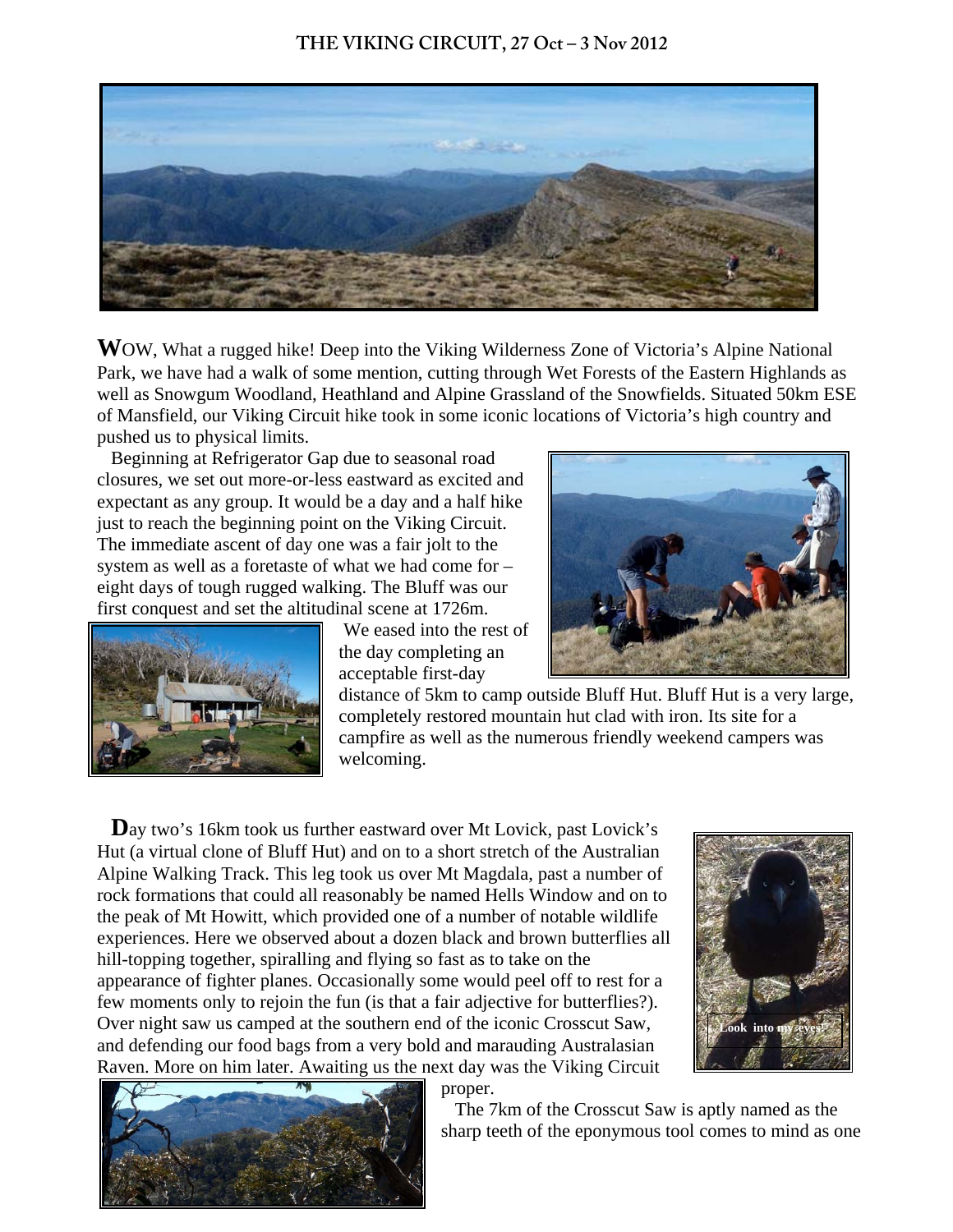hikes the sharp rock-strewn "teeth" which at times measured only a few metres across. It was fascinating to realise that any rain falling on the east slope would collect in The Terrible Hollow and

flow via the Wonnangatta River into the Gippsland Lakes, whilst that falling on the west slope only a step away would flow to the Murray-Darling Basin. Mt Buggery, Horrible Gap and Mt Speculation stood in our way and from the high peaks, 11 rows of ranges from us, the eastern horizon was something to behold. Catherine Saddle was a welcome shady location for camp and equally liked by Sambar deer. Footprints, a stamping ground and a concentration of evidence around a spring were fascinating enough, but the overnight stampede was something else. We were all startlingly woken (expletives deleted!) by a trumpeting warning call by a Sambar that no doubt was as surprised as we were. Our camp was then besieged by a stampede of Sambar all trumpeting their explosive bark only metres away.

 Day four started with an up and at 'em climb on the westward slope of Mt Despair where very rough, rocky, slippery terrain and thick, tall regrowth combined to make navigation difficult. But we didn't know



what navigational difficulties were to come! A half rest day was an unscheduled welcome amongst the Billybuttons and *Ranunculus* flowers of the grassland of Viking Saddle.

 A clamber over rocks including up through a 3m hole passing our packs saw the start of day five, followed by a southeast descent of the Wonnangatta spur to the Wonnangatta River which was always going to be navigationally intense. Without signs, tracks, cairns or a GPS and with thick regrowth over our heads we had to find the SE spur, not the SSE spur nor the ESE spur. Some hours later, the shallow, rocky Wonnangatta River provided a welcome and surprisingly not too cold bath as well as a backdrop to camp that night. The next morning a barely perceptible track took us to the Zeka Spur 4WD track where our first cold temperatures combined with wet weather to make hiking challenging in a whole new way. A fire in the Vallejo Gantner Hut at Macallister Springs was equally welcome and necessary in order to warm up and dry out some clothes. And who should be there to meet and greet us – none other than our friendly raven from the Crosscut Saw camp 4 days earlier. Yes, having travelled westward, we were now only about 1km from completing the clockwise Circuit, and about 1km from the start of the Crosscut Saw again, but still contemplating the day and a half hike to get back out.

 Sub-zero temperatures and some precipitation overnight left a pretty dusting of snow over the trees and campground features the next morning. Our westward trek away from the Viking Circuit took us again over Mt Howitt, but now down the Howitt Spur to follow the gorgeous Howqua River to overnight at Pikes Flat with the 4WDers (the track gates had now been opened) and ultimately back to our vehicle, a total of about 80km.



 A few additional observations of the Snowfield country included many red-chested Flame Robins, whilst in the taller forested slopes were heaps of the beautiful red-headed squeaking Gang-gang Cockatoos, a handful of lyrebird sightings, some large brown native snails and numerous examples of the native insectivorous plant Tall Sundew, *Drosera peltata*. But we'll never forget the echoing call of

the Currawongs from the treed slopes below when heard from the herbfields above the tree line.

*Geoffrey G Allen 8 November 2012*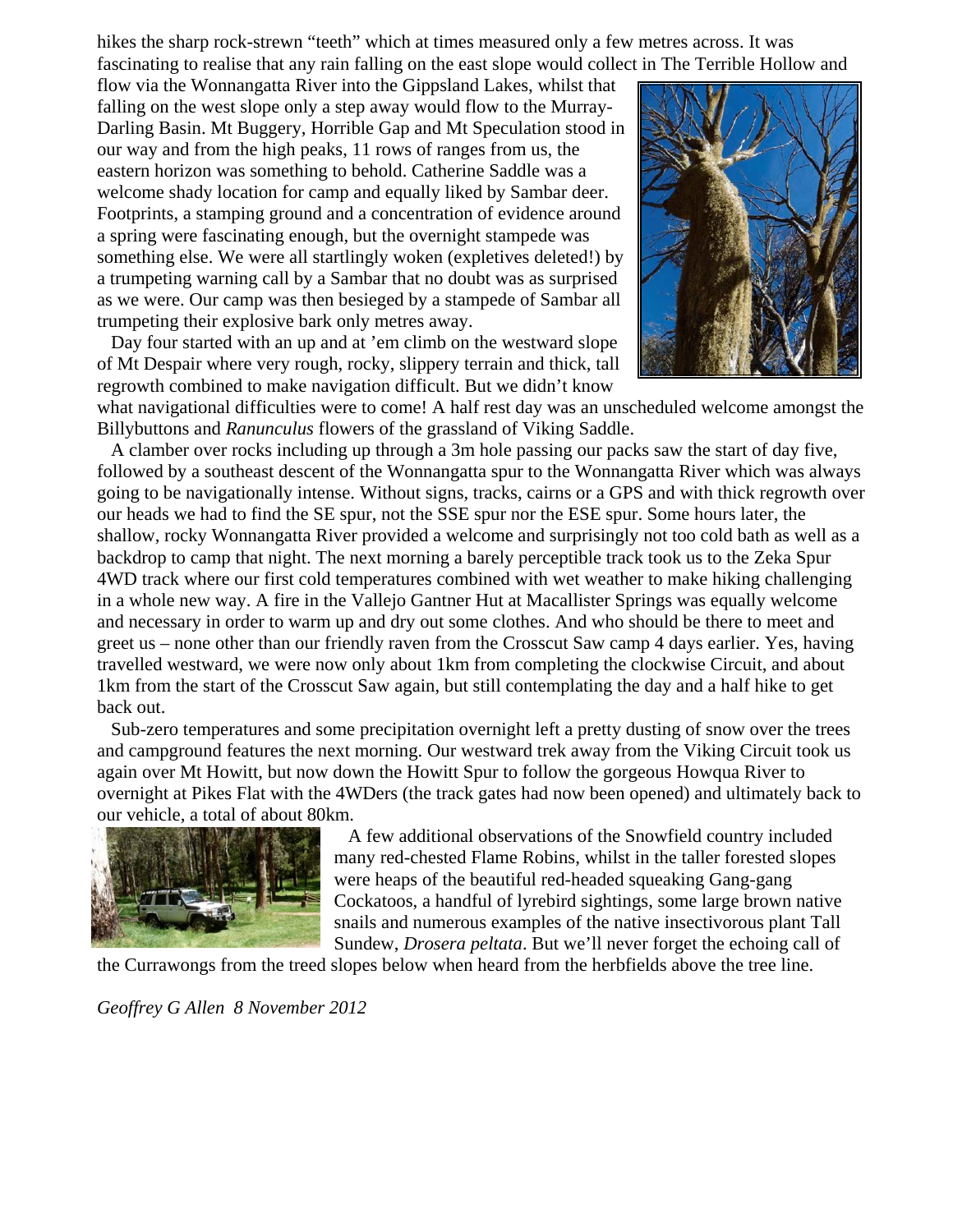# "WHERE THE FARCK IS YARCK!!! A RIDE ALONG THE GOULBURN RIVER HIGH COUNTRY RAIL TRAIL

| When  | Friday $23^{\text{rd}}$ to Sunday $25^{\text{th}}$ November                                             |  |
|-------|---------------------------------------------------------------------------------------------------------|--|
| Who   | Bernie (Driver) Michael, Paula, Verna, Dick, Russell & Roger                                            |  |
| Where | Tallarook to Mansfield via Trawool, Granite, Kerrisdale, Homewood, Cheviot, Cheviot Tunnel, Molesworth, |  |
|       | Cathkin, (Koriella, Alexandra – as a side trip) Yarck [where the farck is Yarck], Kanumbra, Merton,     |  |
|       | Woodfield, Bonnie Doon, Maindample & finally Mansfield.                                                 |  |
| How   | Bus hire with trailer for bikes covering 1300 klms (including ride).                                    |  |



*Paula, Michael, Roger, Verna, Dick & Russell (photographer Bernie)*

An early start on Friday morning made it possible for a relaxed drive to the start of our ride that afternoon from Tallarook. The moderate distance to Yea, our first overnight stop, was easily ridden and allowed us to enjoy the remarkable scenery along the way. It was surprising the number of bridges that we crossed and the way the line followed closely the river for a considerable distance. All the crossings have been replaced with concrete and steel and account for a large proportion of the \$14.2m spent on the trail. Another substantial cost would have been the Loos dotted along the trail at regular intervals, so for those who are



regular, very convenient.

After 3.5 klms from Yea the trail crosses the Yea River before commencing the climb to the Cheviot Tunnel, the one of the highest points (283m) on the ride, with gradients as steep as 1:40 for 5 kilometres with short respite at Cheviot Station (1:60) and the tunnel itself (1:200) but then the reward of all that hard climb with an 8 kilometre descent to Molesworth Station. After the station as short ride brought us to the Goulburn River crossing. The Cheviot Tunnel is 201 metres long, is brick lined and was opened on 12<sup>th</sup> November 1889 (123 years prior to our ride) and formed part of the Tallarook to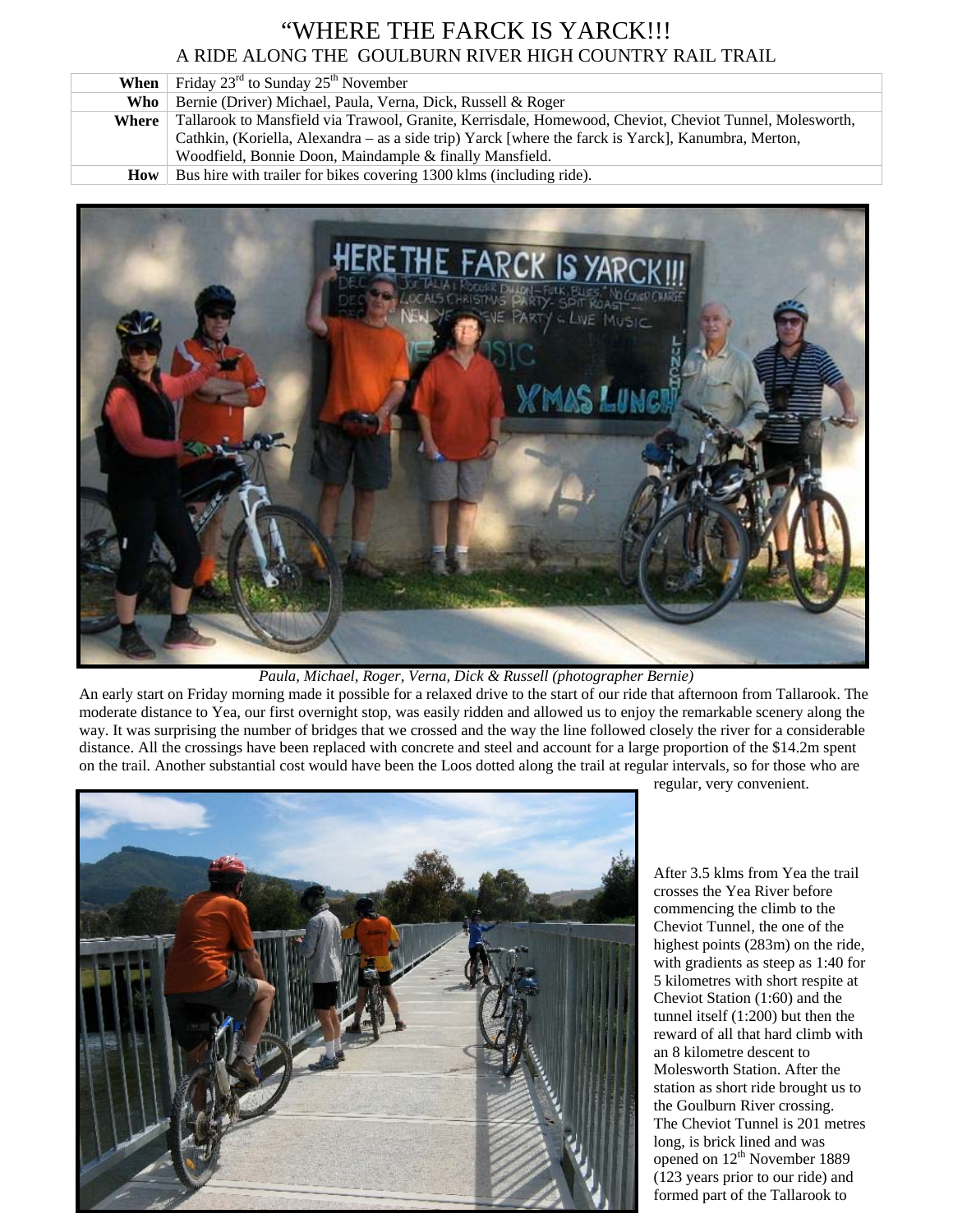## "WHERE THE FARCK IS YARCK!!! A RIDE ALONG THE GOULBURN RIVER HIGH COUNTRY RAIL TRAIL



*The photo to the right has us girding our loins for the ride into Alexandra and contemplating the climb our of Alexandra after lunch. It all seems so far off!*

After lunch we climbed back out of Alexandra heading for Yarck (see title to this article). We arrived in good time to enjoy the pub and a beer or two before sorting out the accommodation which consisted of two rooms in the pub and tent sites at the rear of the pub. One shower and toilet to share not only with our group but also with some camping down the road at the local oval.

On the way into town a cherry packing establishment was observed and Dick & Bernie were dispatched to see what could be purchased as it was the commencement of the season. They returned with a 5kg box of seconds costing \$25.00 and they were as good or better that any seen at home. Thus commenced the Cheery Pig Out.

#### *Bernie – driver and cherry deliver extraordinary*

A great meal was had at the Yarck Pub that night and as the forecast was for hot weather we were up and on the rail trail early the next morning (actual starting time has been withheld due the possible precedent that it could have established if publicised).

The climb out from Yarck to the highest part of the rail trial (393m) was a continuous pedal but not a slog as the gradient was fine. As on most rail trails, when



there is a climb there is usually a section of down and we had our just rewards in time. We made our way to



Bonnie Doon next to an arm of the Eildon and enjoyed morning tea at a small Motel café. The crossing of Eildon was on a concrete section of the rail bridge and certainly the longest bridge of the ride.

A bit more up and then a pleasant descent into Mansfield brought us to the Information Centre that I had spent an hour at only a few weeks before when attempting the Viking Walk.

A big thank you to Michael for yet another excellent ride and to Bernie for his exceptional driving ability. A most enjoyable excursion. Roger  $2<sup>n</sup>$  Dec 2012

Mansfield Rail Line which operated between 16 November 1883 & 18 November 1979 so it was most appropriate that we ride the rail trail in November 2012.



*Bernie 'Stop the train!'* We rode on with the day getting hotter and took the branch line into Alexandra for our lunch

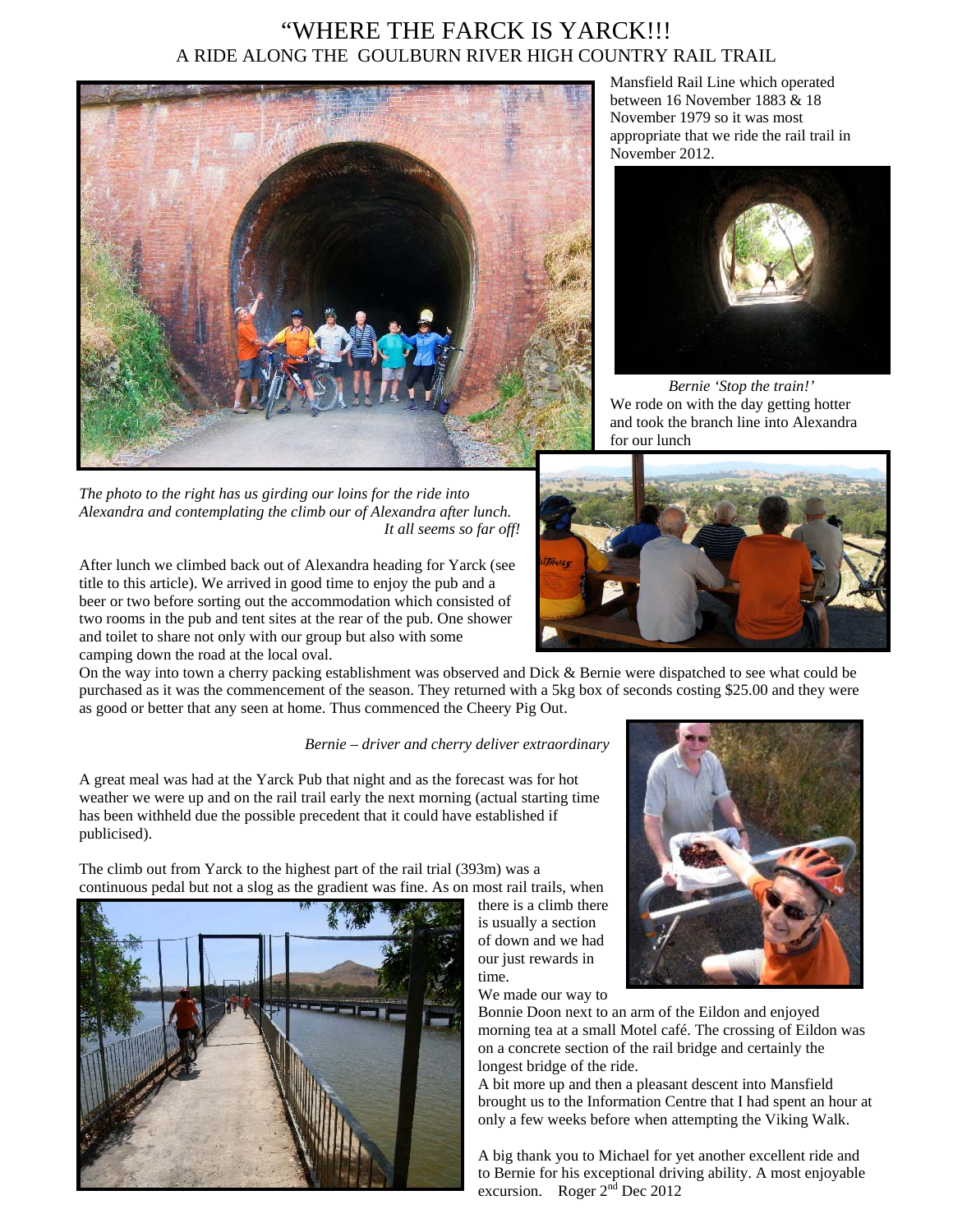# "WHERE THE FARCK IS YARCK!!! A RIDE ALONG THE GOULBURN RIVER HIGH COUNTRY RAIL TRAIL



# **FROM THE PRESIDENT**.

Our Club has offered a diverse variety of walking and social opportunities for members during the 2012 year. Some of these require only simple planning whilst the distant excursions can be best accomplished with firm forward commitment. The coming summer renders extended local walking of less appeal than in the cooler months but it is a good time to start thinking about the club program for 2013.

Planning the scheduled visit to Waldheim in Tasmania next April is progressing well. We have had some expression of interest in walking from the Walls of Jerusalem through to the southern end of the Overland Track at the latter end of the year. Mention has also been made of the South-West Victorian Coast Walk. The coming months may yield some clues on renewal of Grampians walking tracks and there remain attractive paths in the Victorian high country that we have not trodden.

December's Meeting will be focussed on learning of the amazing travel experiences of Bernie in Turkey and Peter in the Upper Murray. Time for routine business will be minimal next Wednesday, yet I encourage members early in the new year to make their wishes known on what they would like included in the forward program.

May you all have a happy and rewarding Festive Season. Dick Johnstone. President.

Make a jotting : Wish list of walks for 2013